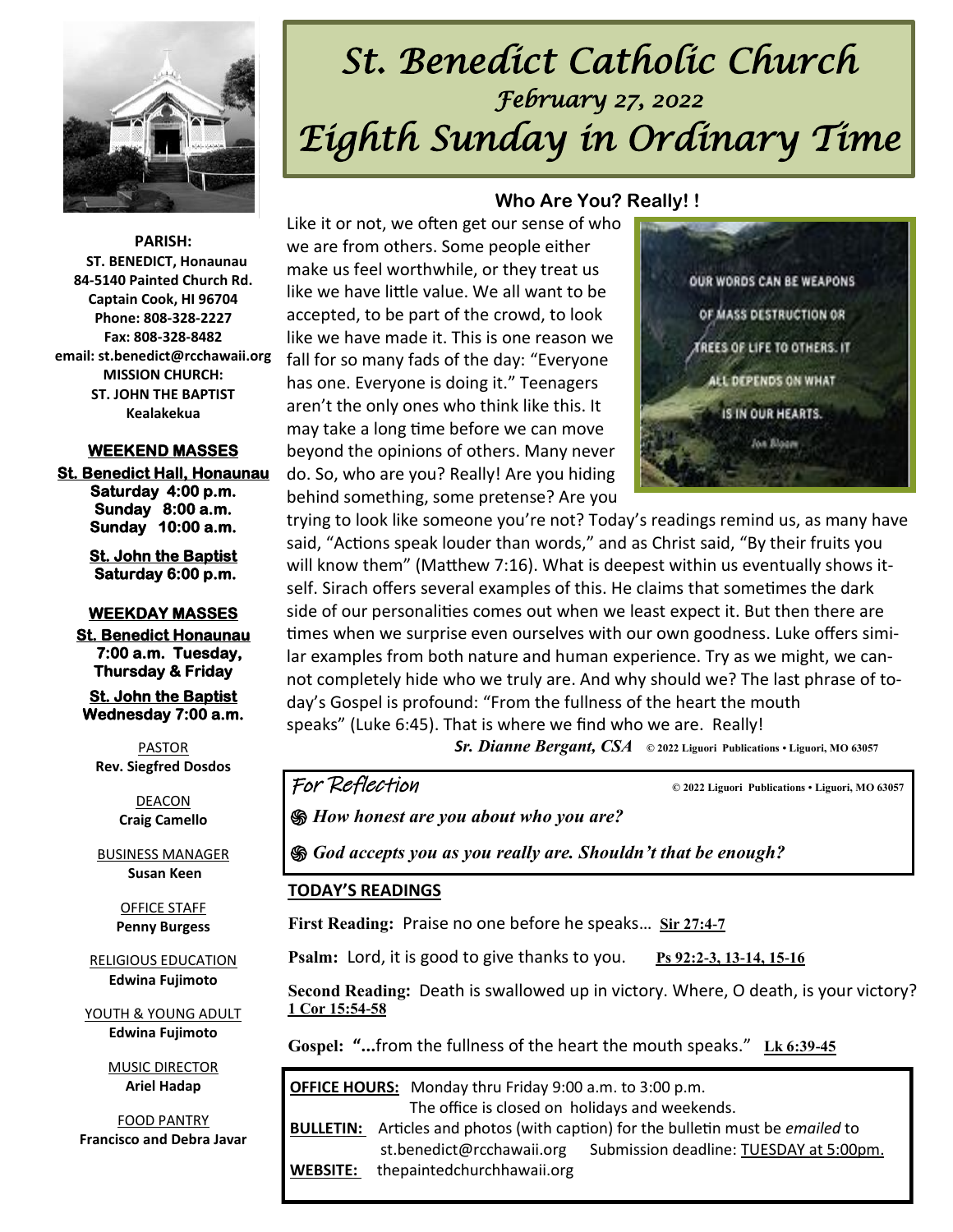HOSPITALITY



### **ALOHA AND WELCOME HOME**

In compliance with Bishop Silva's directives, our Masses are being held at St. Benedict Hall Chapel. Social distancing and masks are required. We welcome all to celebrate The Eucharist with us.

### **BISHOP SILVA ENDED THE DISPENSATION**

from the obligation to attend Sunday Mass, which had been in effect since mid-March, 2020. However, anyone who is sick, may have been exposed**\*** to anyone with COVID-19, or who has a health condition that would endanger themselves or others by being present in church, continues to be dispensed.

**\*** Exposed (close contact) to COVID-19) is defined as being within 6 feet of a person with COVID-19 for 15 minutes or more over a 24-hour period (regardless of mask use).

### **SACRAMENTS**

**Funerals** may now take place again in St. Benedict Hall Chapel according to the same guidelines as weekend Masses, i.e. following all health and safety precautions. Funerals at this time may not include visitation times, only the Vigil for the Deceased, a Funeral Mass and Committal may be held.

**Baptisms** may take place according to the same guidelines as weekend Masses. They will be done in such a way that the same water is not poured on more than one person or stored in the font after use. **Sacrament of Reconciliation**

At this time Father Sieg is available for Confessions by appointment, observing all proper precautions. Call the office 328-2227.

### **Eucharist to Homebound and Hospitalized**

Call the office to arrange for a visit from a priest or an Extraordinary Minister of Holy Communion.

### *A WORD FROM* **Pope Francis**



Hypocrisy is the worst enemy of this Christian community, of this Christian love: pretending to love each other but only seeking one's own inter-

ests….Those who behave in this manner transit in the Church like a tourist. There are many tourists in the Church who are always passing through but never enter the Church. GENERAL AUDIENCE, AUGUST 21, 2019

### FAITH FORMATION

**The First Four Days of Lent These days serve as an introduction to our Lenten journey. Before we begin the first full week of Lent, we have a powerful set of readings about our Prayer, Repentance, Almsgiving and Fasting. We place ashes on our foreheads and learn about the meaning of death and life. Over two days we pray over the powerful challenge of Isaiah 58. And Jesus reminds us that he is inviting us to a "change of heart."**

#### **SAINT OF THE WEEK — ST. COLETTE 1381—1447 FEAST DAY – MARCH 6**

St. Colette was born in the village of Corbie (France) to Robert Boelette and wife Marguerite Moyon. Her mother was 60 yrs old when she gave birth after praying to St. Nicholas for a child. They named her Nicole,

called her Nicolette, then shortened her name to Colette. She became a hermit in the Third Order of St. Francis, but through dreams and visions believed she was being called to reform the Second Order of cloistered nuns, which was founded by St. Clare of Assisi , back to its original ideals of absolute



poverty and austerity. With permission of the Pope (Benedict of France), she opened

several monasteries and founded the Order of Poor Clares. Due to a number of miraculous events claimed during her life and after her death, she is venerated as the [patron saint](https://en.wikipedia.org/wiki/Patron_saint) of women seeking to conceive, expectant mothers, and sick children.

*An Act of Spiritual Communion My Jesus, I believe that You are present in the Most Holy Sacrament. I love you above all things, and I desire to receive You into my soul. Since I cannot at this moment receive You sacramentally, come at least spiritually into my heart. I embrace You as if You were already there and unite myself wholly to You. Never permit me to be separated from You. Amen.*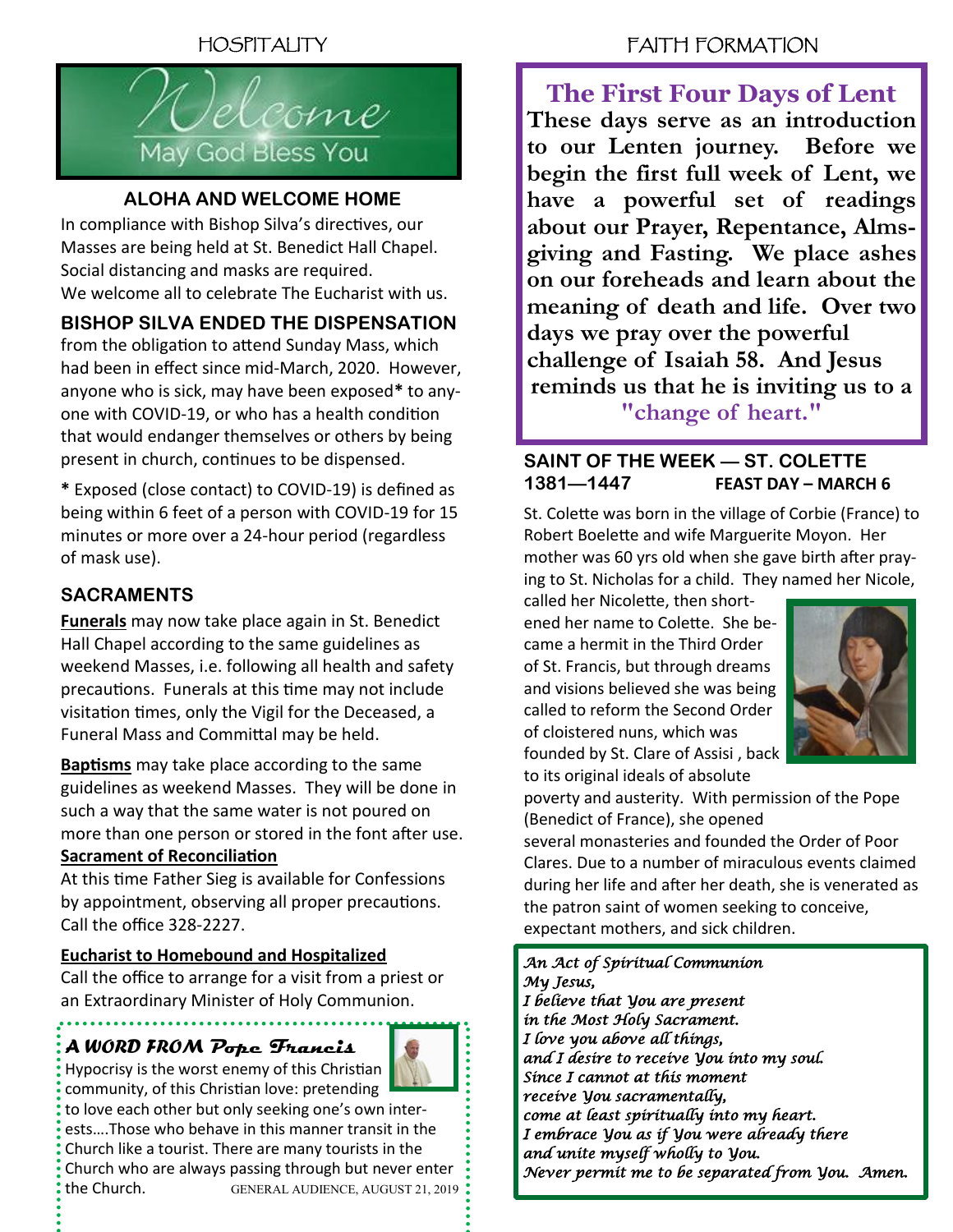

### **PRAYER**

### **PRAYER**

### **DEVOTION TO OUR LADY**



 **know that no healing is too hard if it be PRAYER FOR THE SICK Think, O' God, of our loved ones who are ill, whom we now commend to Your compassionate regard. Comfort them upon their sickbed, and ease their suffering. We plead for deliverance, and we Your will. We therefore pray that You** 

#### **FOR HEALING AND STRENGTH, KEEP THEM IN YOUR PRAYERS…**

Finnan Sambursky, Gwen McKinney, Rafael Ramirez, Tamo Wong, Jeffrey Crusat, Robin Crusat, Cheryl Ono, Michelle Paopao-Skillern, William Anderson, Lionel Gaspar, Gloria Grapa, Tamayo Hanato, Mary Bunao, Linda Laskow, Caroline Smith, Liam Jones (age two), Hilda Sebastian, Dorothy Kelepolo, Elizabeth Awa, Ruby Ann Kaho'onei, Johnny Koene, Charles & DeeDee Tripoli, Danny Burgess Jr., Linda Adkins, Guy Miranda, Keiki San Filippo, Dottie

Combs. \* **Call the office to add your loved one or yourself to the list of those needing prayer.**

**The Fast Life**

**Fast from judging others; Feast on Christ dwelling in them.**

**Fast from fear of illness; Feast on the healing power of God.**

**Fast from words that pollute; Feast on speech that purifies.**

**Fast from discontent; Feast on gratitude.**

**Fast from anger; Feast on patience.**

**Fast from pessimism; Feast on hope.**

**Fast from negatives; Feast on encouragement.**

**Fast from bitterness; Feast on forgiveness.**

**Fast from self-concern; Feast on compassion.**

**Fast from suspicion; Feast on truth.**

**Fast from gossip; Feast on purposeful silence.**

**Fast from problems that overwhelm; Feast on prayer that sustains.**

**Fast from anxiety; Feast on faith.**

*Thank God … for the gift of Jesus in the Eucharist!* 

### CALENDAR

**Monday** FEBRUARY 28 Weekday 1 Pt 1:3–9 Mk 10:17–27

**Tuesday** MARCH 1 Weekday 1 Pt 1:10–16 Mk 10:28–31

**Wednesday** MARCH 2 Ash Wednesday Jl 2:12– 18 2 Cor 5:20—6:2 Mt 6:1–6, 16–18

**Thursday** MARCH 3 Thursday after Ash Wednesday Dt 30:15–20 Lk 9:22–25

**Friday** MARCH 4 Friday after Ash Wednesday Is 58:1–9a Mt 9:14–15

**Saturday** MARCH 5 Saturday after Ash Wednesday Is 58:9b–14 Lk 5:27– 32

**Sunday** MARCH 6 First Sunday of Lent Dt 26:4– 10 Rom 10:8–13 Lk 4:1– 13

**"Nature reveals God's mind and imagination, and scripture reveals God's heart and will."** *-Peter Kreeft-*